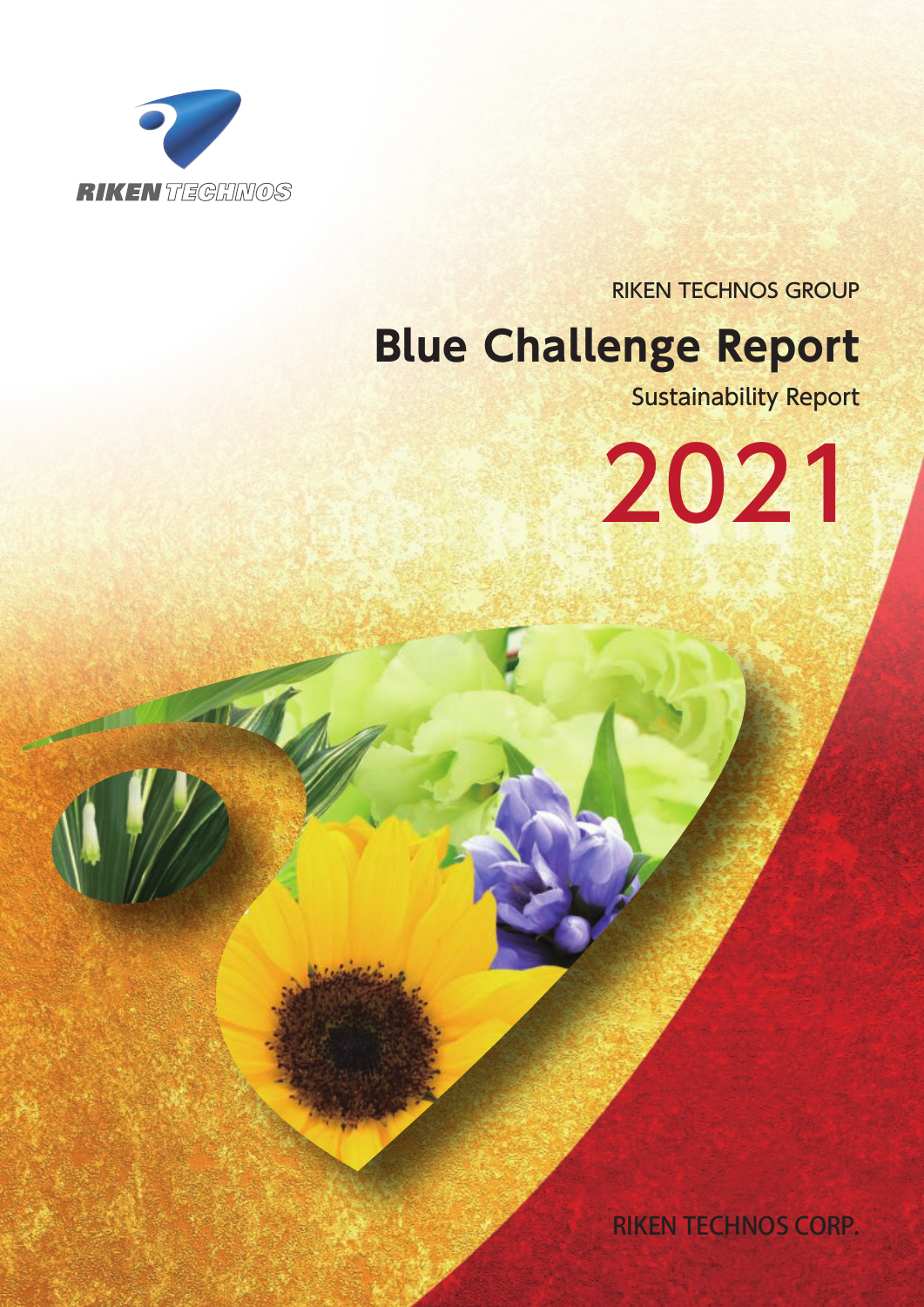# **Editorial Policy**

The RIKEN TECHNOS GROUP conducts various activities to contribute toward a sustainable society. Since April 2020, the activities of the RIKEN TECHNOS GROUP related to "Contributing to A Sustainable Society" are collectively called the "Blue Challenge" and activities are invigorated centered on the Sustainable Development Goals (SDGs). The "Blue" in Blue Challenge comes from the RIKEN BLUE of our corporate mark as well as things such as the earth, sea, and sky, while "Challenge" comes from "challenger" which is in the mission of the RIKEN TECHNOS WAY. Blue Challenge is the challenge of the RIKEN TECHNOS GROUP aiming at contributing to a sustainable society. In this report, we report on our efforts to achieve a sustainable society together with our stakeholders. The featured article introduces our product development aimed at contributing toward a sustainable society. We hope readers will gain an understanding of the RIKEN TECHNOS GROUP's efforts in "aiming to become a leading provider of comfort for all living spaces."

# **Reporting Coverage**

### Period Covered

April 1, 2020, to March 31, 2021 In addition, some activities after April 1, 2021, are included in this report.

### Organizational Coverage (Refer to pages 14 to 17 regarding the sites included.)

The organizations covered in the Environmental Responsibility section of this report are RIKEN TECHNOS CORPORATION and the 19 group companies listed below.

### Group Companies Covered

- RIKEN CABLE TECHNOLOGY CO., LTD.
- KYOEI PLASTIC MFG CO., LTD.
- **RIKEN TECHNOS INTERNATIONAL CORPORATION**
- RIKEN CHEMICAL PRODUCTS CO., LTD.
- **RIKEN FABRO CORPORATION**
- I.M.I Co., LTD.
- RIKEN (THAILAND) CO., LTD.
- RIKEN ELASTOMERS (THAILAND) CO., LTD.
- PT. RIKEN INDONESI
- **SHANGHAI RIKEN TECHNOS CORPORATION**
- **RIKEN TECHNOS (JIANGSU) CORPORATION**
- **RIKEN AMERICAS CORPORATION**
- RIMTEC CORPORATION
- RIKEN ELASTOMERS CORPORATION
- RIKEN VIETNAM CO., LTD.
- RIKEN (SHANGHAI) CORPORATION
- **.** RIKEN TECHNOS INTERNATIONAL KOREA CORPORATION
- RIKEN U.S.A. CORPORATION
- RIKEN TECHNOS INDIA PVT. LTD.

### Reporting Fields

This report describes the efforts of RIKEN TECHNOS CORPORATION and its group companies in relation to their business, social and environmental responsibilities.

# RIKEN TECHNOS GROUP Blue Challenge Report 2021

## **Reference Guidelines**

The below were referred to in the preparation of this report.

- Environmental Reporting Guidelines (2018) issued by the Ministry of the Environment of Japan
- Environmental Accounting Guidelines (2005) issued by the Ministry of the Environment of Japan [ISO 26001]

### **Sustainable Development Goals (SDGs)**

# **SUSTAINABLE GONALS je predstav**

The Sustainable Development Goals (SDGs) stated in the "2030 Agenda for Sustainable Development" were adopted by more than 150 member states during the United Nations summit in September 2015. They comprise 17 goals and 169 targets aimed at realizing a sustainable world, and show the vision for the world's outlook in 2030. As a member of the international community, the RIKEN TECHNOS GROUP also references these trends as we strengthen our efforts for a sustainable society.